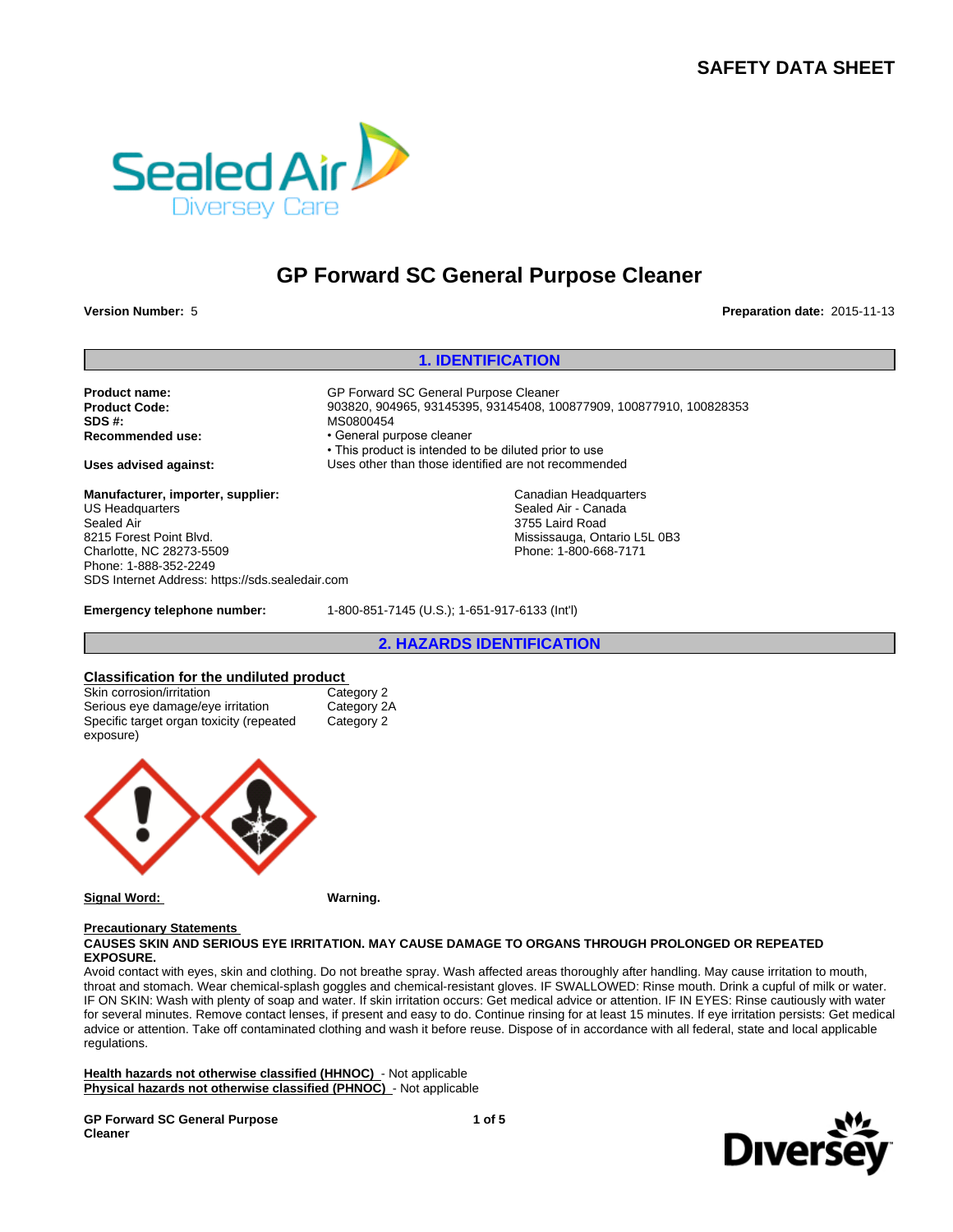#### **Classification for the diluted product** @ 1:120

This product, when diluted as stated on the label, is not classified as hazardous according to OSHA 29CFR 1910.1200 (HazCom 2012-GHS) and Canadian Hazardous Products Regulations (HPR) (WHMIS 2015-GHS).

#### **Precautionary Statements**

None required.

#### **3. COMPOSITION/INFORMATION ON INGREDIENTS**

### **Classified Ingredients**

| Ingredient(s)            | CAS#       | Weight %    |
|--------------------------|------------|-------------|
| Alcohol ethoxylates      | 68439-46-3 | $5 - 10%$   |
| Tetrasodium salt of EDTA | 64-02-8    | $1\% - 3\%$ |
| Sodium xylene sulfonate  | 1300-72-7  | $1\% - 3\%$ |
| Monoethanolamine         | 141-43-5   | $1\% - 3\%$ |

\*Exact percentages are being withheld as trade secret information

#### **4. FIRST AID MEASURES**

#### **Undiluted Product:**

**Eyes:** IF IN EYES: Rinse cautiously with water for several minutes. Remove contact lenses, if present and easy to do. Continue rinsing for at least 15 minutes. If eye irritation persists: Get medical advice/attention.

**Skin:** IF ON SKIN: Wash with plenty of soap and water. If skin irritation occurs: Get medical advice/attention.

**Inhalation:** No specific first aid measures are required.

**Ingestion:** IF SWALLOWED: Rinse mouth. Drink a cupful of milk or water.

**Most Important Symptoms/Effects:** No information available. **Immediate medical attention and special treatment needed** Not applicable. **Aggravated Medical Conditions:** None known.

#### **Diluted Product:**

**Eyes:** Rinse with plenty of water If irritation occurs and persists, get medical attention. **Skin:** Rinse with plenty of water If irritation occurs and persists, get medical attention. **Inhalation:** No specific first aid measures are required **Ingestion:** Rinse mouth with water.

#### **5. FIRE-FIGHTING MEASURES**

**Specific methods:** No special methods required<br> **Suitable extinguishing media:** The product is not flammable **Specific hazards:** 

The product is not flammable. Extinguish fire using agent suitable for surrounding fire.<br>Not applicable

**Special protective equipment for firefighters:** As in any fire, wear self-contained breathing apparatus pressure-demand, MSHA/NIOSH (approved or equivalent) and full protective gear.

**Extinguishing media which must not be used for safety reasons:** No information available.

#### **6. ACCIDENTAL RELEASE MEASURES**

**Environmental precautions and clean-up methods:**

**Personal precautions:** Put on appropriate personal protective equipment (see Section 8.). Clean-up methods - large spillage. Absorb spill with inert material (e.g. dry sand or earth), then place in a chemical waste container. Use a water rinse for final clean-up.

#### **7. HANDLING AND STORAGE**

**Handling:** Avoid contact with skin, eyes and clothing. Wash thoroughly after handling. FOR COMMERCIAL AND INDUSTRIAL USE ONLY. **Storage:** Protect from freezing. Keep tightly closed in a dry, cool and well-ventilated place. KEEP OUT OF REACH OF CHILDREN. **Aerosol Level (if applicable) :** Not applicable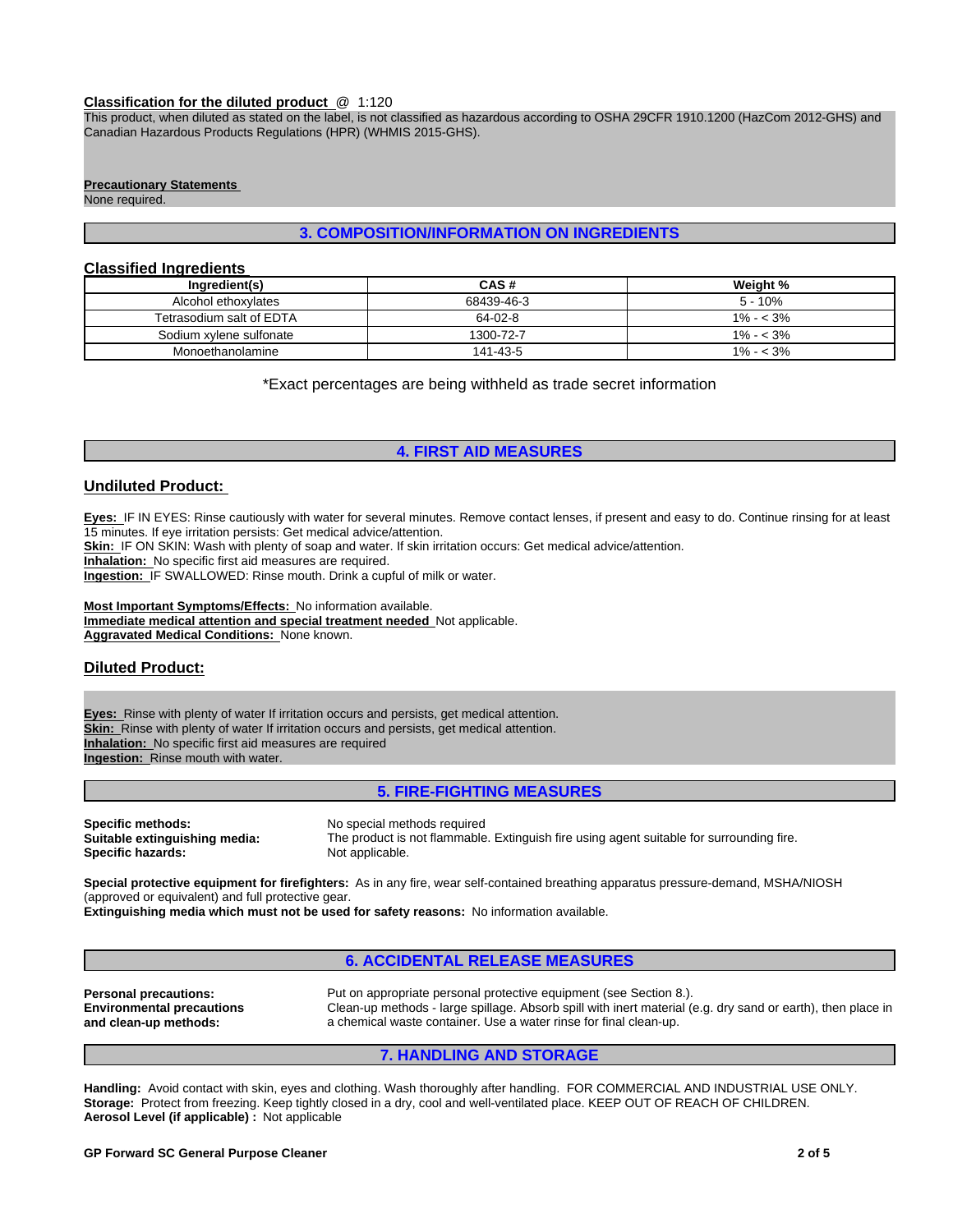#### **8. EXPOSURE CONTROLS / PERSONAL PROTECTION**

#### **Exposure Guidelines:** .

| Ingredient(s)            | CAS#       | <b>ACGIH</b> | <b>OSHA</b>               |
|--------------------------|------------|--------------|---------------------------|
| Alcohol ethoxylates      | 68439-46-3 |              |                           |
| Tetrasodium salt of EDTA | 64-02-8    |              |                           |
| Sodium xylene sulfonate  | 1300-72-7  |              |                           |
| Monoethanolamine         | 141-43-5   | 6 ppm (STEL) | 3 ppm (TWA)               |
|                          |            | 3 ppm (TWA)  | 6 mg/m <sup>3</sup> (TWA) |

#### **Undiluted Product:**

#### **Engineering measures to reduce exposure:**

No special ventilation requirements General room ventilation is adequate

| Personal Protective Equipment  |                                                                        |
|--------------------------------|------------------------------------------------------------------------|
| Eye protection:                | Chemical-splash goggles.                                               |
| Hand protection:               | Chemical-resistant gloves.                                             |
| Skin and body protection:      | No special requirements under normal use conditions.                   |
| <b>Respiratory protection:</b> | No special requirements under normal use conditions.                   |
| Hygiene measures:              | Handle in accordance with good industrial hygiene and safety practice. |

#### **Diluted Product:**

# **Personal Protective Equipment**

**Skin and body protection:** No personal protective equipment required under normal use conditions. **Respiratory protection:** No personal protective equipment required under normal use conditions. **Hygiene measures:** Handle in accordance with good industrial hygiene and safety practice. **Eye protection:** No personal protective equipment required under normal use conditions. Hand protection: No personal protective equipment required under normal use conditions.

#### **9. PHYSICAL AND CHEMICAL PROPERTIES**

| <b>Physical State: Liquid</b>                                 | <b>Color:</b> Opaque, Green                                       |
|---------------------------------------------------------------|-------------------------------------------------------------------|
| <b>Evaporation Rate: No information available</b>             | <b>Odor: Citrus</b>                                               |
| <b>Odor threshold:</b> No information available.              | <b>Boiling point/range: Not determined</b>                        |
| <b>Melting point/range: Not determined</b>                    | <b>Decomposition temperature:</b> Not determined                  |
| Autoignition temperature: No information available            | <b>Solubility: Completely Soluble</b>                             |
| <b>Solubility in other solvents:</b> No information available | Relative Density (relative to water): 1.024                       |
| Density: 8.54 lbs/gal 1.024 Kg/L                              | Vapor density: No information available                           |
| <b>Bulk density:</b> No information available                 | Vapor pressure: No information available.                         |
| <b>Flash point:</b> $> 200 \, \text{°F} > 93.3 \, \text{°C}$  | Partition coefficient (n-octanol/water): No information available |
| <b>Dilution Flash Point:</b> $> 200$ °F $> 93.3$ °C           | Viscosity: No information available                               |
| <b>Elemental Phosphorus: 0.00 % by wt.</b>                    | <b>VOC:</b> 2.13 % $*$                                            |
| <b>pH:</b> 11.66                                              | VOC % by wt. at use dilution $0.02\%$ *                           |
| <b>Dilution pH:</b> $10.02$ @ $1:120$                         | <b>Flammability (Solid or Gas): Not applicable</b>                |
| <b>Metal Corrosion: Not determined</b>                        |                                                                   |
|                                                               |                                                                   |

**Explosion limits: - upper:** Not determined **- lower:** Not determined

\* - Title 17, California Code of Regulations, Division 3, Chapter 1, Subchapter 8.5, Article 2, Consumer Products, Sections 94508

#### **10. STABILITY AND REACTIVITY**

**Reactivity:** Not Applicable<br> **Stability:** The product is **Hazardous decomposition products:**<br>Materials to avoid: **Materials to avoid:** Acids. Strong oxidising agents.<br> **Conditions to avoid:** No information available.

The product is stable<br>None reasonably foreseeable. No information available.

#### **11. TOXICOLOGICAL INFORMATION**

**Information on likely routes of exposure:**  Eye contact, Skin contact, Inhalation, Ingestion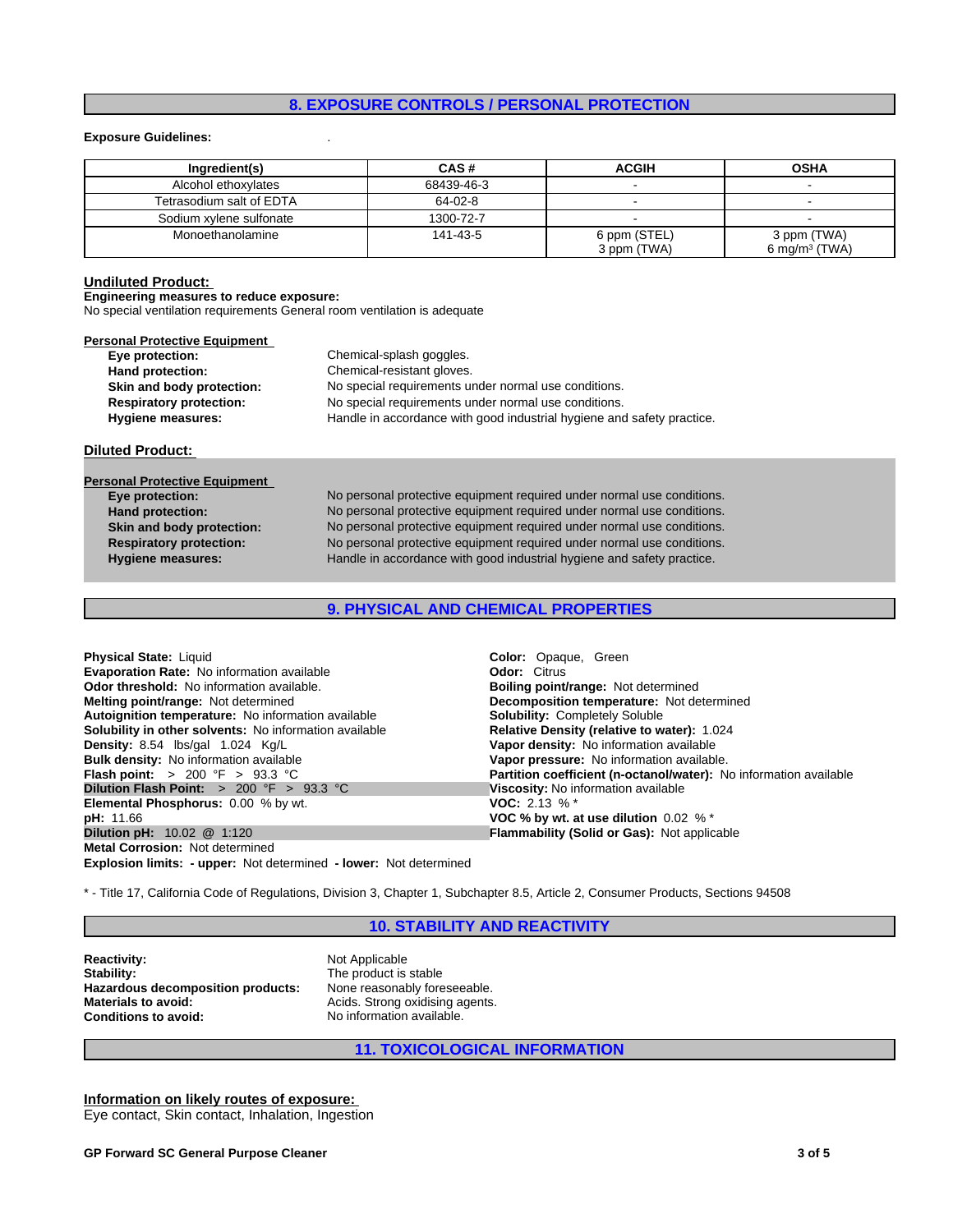#### **Delayed, immediate, or chronic effects and symptoms from short and long-term exposure**

**Skin contact:** Causes skin irritation. Symptoms may include pain (which may be delayed), redness, and/or discomfort. **Eye contact:** Causes serious eye irritation. Symptoms may include pain, redness, and watering.

**Ingestion:** May be irritating to mouth, throat and stomach. Symptoms may include stomach pain and nausea. **Inhalation:** May be irritating to nose, throat, and respiratory tract. Symptoms may include coughing and difficulty breathing. **Sensitization:** No known effects.

**Target Organs (SE):** None known

**Target Organs (RE):** Repeated or prolonged exposure to some of the chemicals in this product may cause damage to the respiratory system

#### **Numerical measures of toxicity**

**ATE - Oral (mg/kg):** >5000 **ATE - Dermal (mg/kg):** >5000 **ATE - Inhalatory, mists (mg/l):** >20

**ATE - Inhalatory, vapors (mg/l):** >50

#### **12. ECOLOGICAL INFORMATION**

**Ecotoxicity:** No information available.

**Persistence and Degradability:** No information available.

**Bioaccumulation:** No information available.

### **13. DISPOSAL CONSIDERATIONS**

**Waste from residues / unused products:** This product, as sold, if discarded or disposed, is not a hazardous waste according to Federal regulations (40 CFR 261.4 (b)(4)). Dispose in compliance with all Federal, state, provincial, and local laws and regulations. This product, when diluted as stated on this SDS, is not a hazardous waste according to Federal regulations (40 CFR 261.4 (b)(4)). Under RCRA, it is the responsibility of the user of the product to determine, at the time of disposal, whether the waste solution meets RCRA criteria for hazardous waste. Dispose in compliance with all Federal, state, provincial, and local laws and regulations.

**Contaminated Packaging:** Do not re-use empty containers.

**RCRA Hazard Class (undiluted product):** Not Regulated

RCRA Hazard Class (diluted product):

#### **14. TRANSPORT INFORMATION**

**DOT/TDG/IMDG:** Proper shipping descriptions can vary by pack size. Please refer to the Diversey HazMat Library, **only available through Internet Explorer**, http://naextranet.diversey.com/dot/, for up to date shipping information.

**DOT (Ground) Bill of Lading Description:** CLEANING, WASHING, BUFFING, OR POLISHING COMPOUNDS LIQUID

**IMDG (Ocean) Bill of Lading Description:** CLEANING, WASHING, BUFFING, OR POLISHING COMPOUNDS LIQUID

#### **15. REGULATORY INFORMATION**

#### **International Inventories at CAS# Level**

All components of this product are listed on the following inventories: U.S.A. (TSCA), Canada (DSL/NDSL).

**U.S. Regulations** 

**California Proposition 65:** This product is not subject to the reporting requirements under California's Proposition 65.

| <b>RIGH</b><br>I (RTK)<br>. KI |                          |              |                  |             |       |
|--------------------------------|--------------------------|--------------|------------------|-------------|-------|
| <b>Inarc</b><br>---            | <br>$\ddot{\phantom{1}}$ | <b>MARTK</b> | $JJIRT^{\gamma}$ | <b>ARTK</b> | RIRTH |